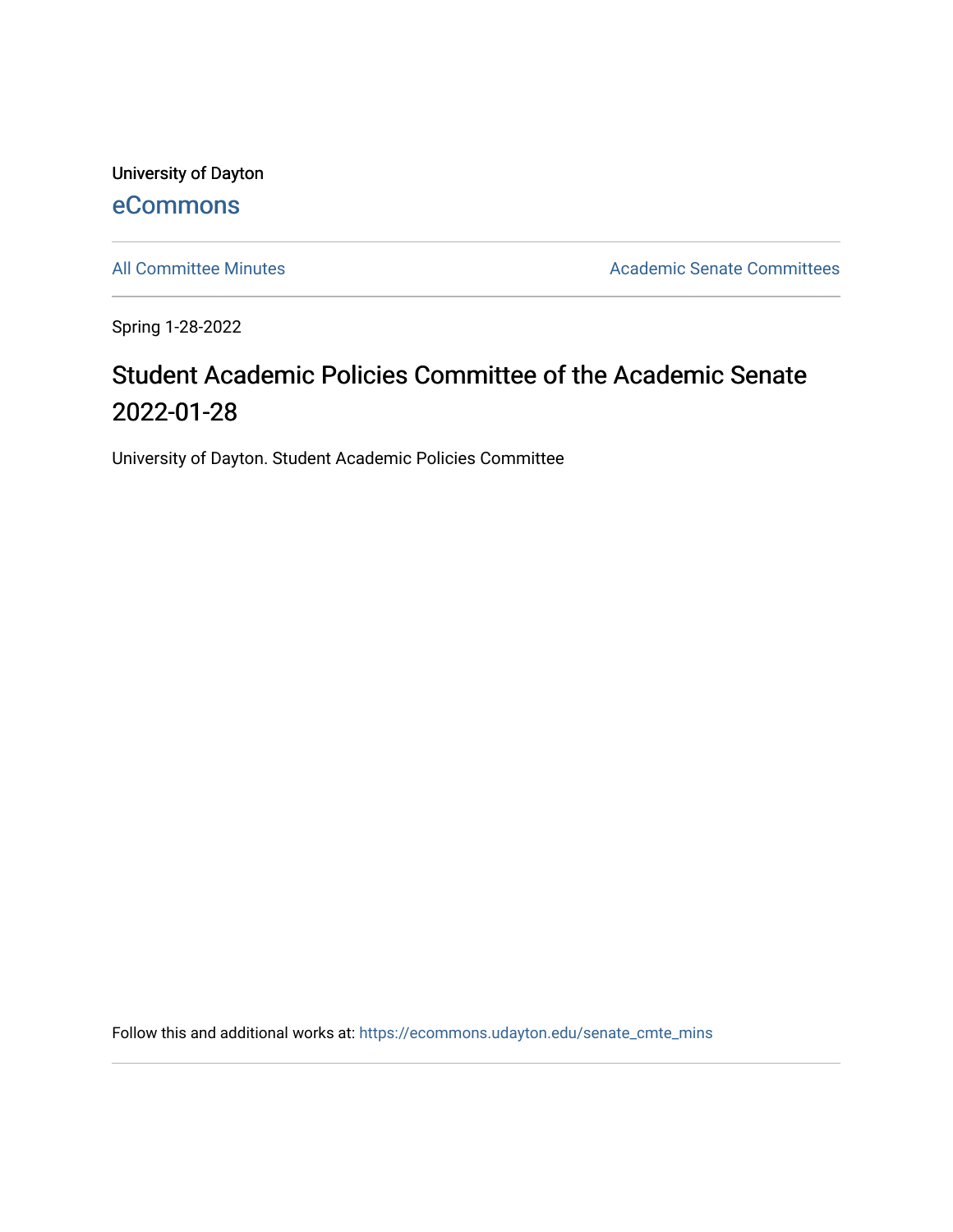## **APPROVED** SAPC Minutes 28 January 2022 - 2:30pm

In attendance Joanna Abdallah, Sharon Gratto, Jay Janney, Katie Kohnen, Allison Kinney, Ryan McEwan, Grace Pierucci, Tom Skill, John White

Regrets: Lee Dixon, Molly Kaye Sexton, Andy Slade

- 1. Minutes from January 21, 2022 were approved
- 2. We began with an informal discussion of some IT changes, concerns were raised. UD changed the structure of Porches/Isidore, and it has created conflicts for faculty and staff. Faculty and staff now get messages from "offices", not from specific people, making it more difficult to initiate telephone conversations. We also learned changes in Porches resulted in changes as to the way students report working hours on-line and several found it difficult to find. Eventually the students figured it out. Tom Skill explained that UDIT doesn't have all the control over changes made to Porches. Marketing & communications handles Porches.
- 3. Announcements
	- a. We were released from SET, ECAS likes what we did!
	- b. We shall not meet next week, due to conference schedule conflicts.
	- c. When we discuss merit and promotion consultations, we need to include lecturer promotions and post tenure review.
	- d. Question: How much time should faculty allow for doing SET in class. We agreed that "Faculty should allow a reasonable amount of completion time for SET (i.e. at least 15 minutes)".
		- i. Does SET allow "saving work and continuing". Students don't have to do it in class (it's still optional). They can do it later. Grace indicated you can start over, but it lost the initial comments. Tom Skill will ask Stephen Wright about saving work and continued.
	- e. The FAC will work to clear up discrepancies in other University/faculty documents to align with the Administration of SET policies documents we developed.
- 4. We discussed the Academic Senate meeting and how well Sharon's presentation went. We agreed she presented the draft policies well and made the SAPC look good with it.
	- a. Comments at Academic Senate were generally constructive, and requests appeared reasonable.
	- b. Sharon received an email for the whole SAPC in support of our efforts concerning SET.
- 5. Academic Dishonesty policy
	- a. Lee introduced "five items," which we discussed, engaging in some "wordsmithing". We didn't change the intent of any item. We also edited the bullet on the final page of the document related to item number 5 below
		- i. Language was changed to allow for video conferencing, phone meetings, and other non-in-person meetings between an instructor and a student
		- ii. Information to be included in the initial email communication sent by instructors to students suspected of having committed an honor code violation was clarified
		- iii. It was clarified that a student's signature on an incident report does not represent their acceptance of responsibility for the incident, nor does it limit the student's access to the appeal process